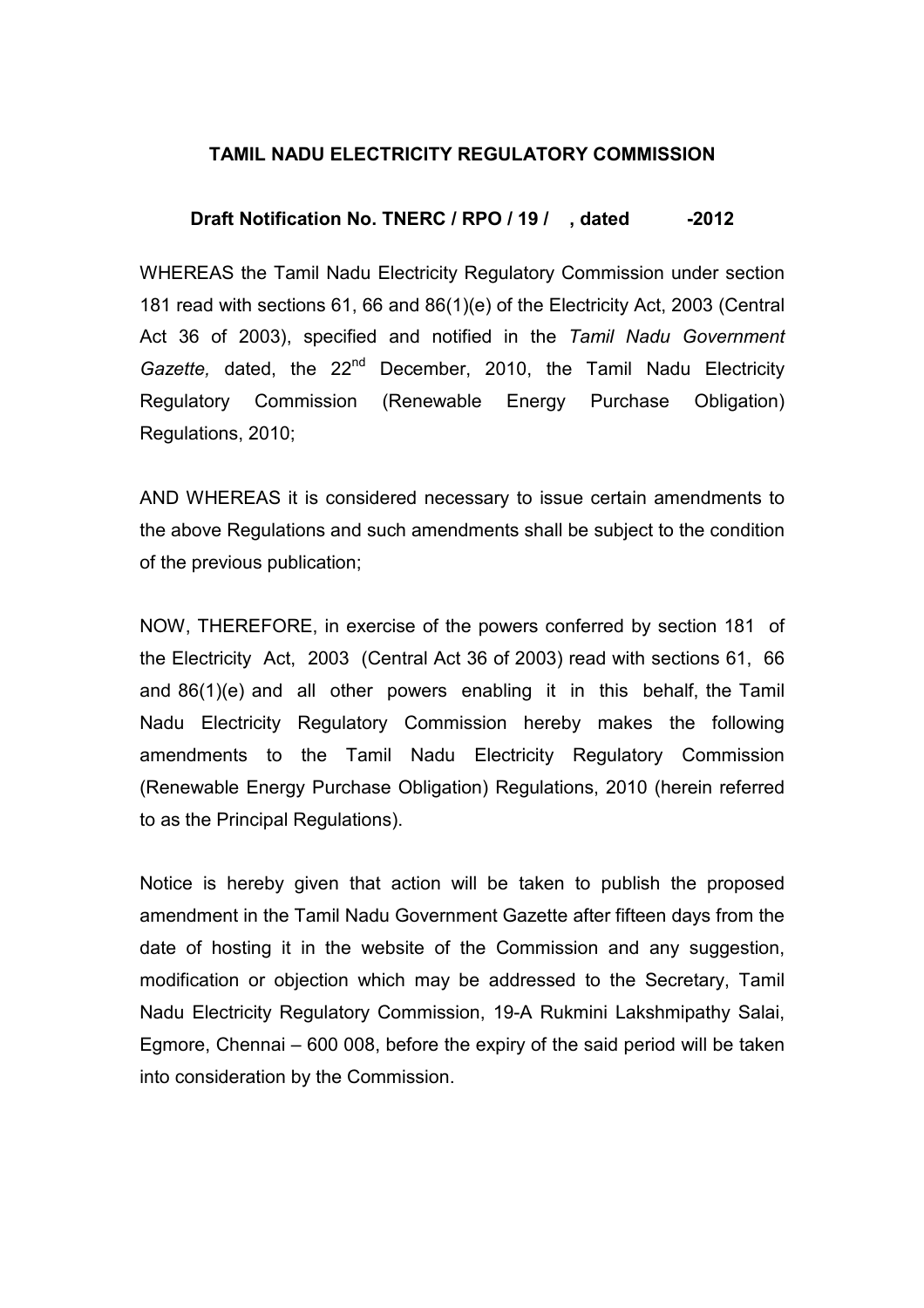## 1. Short title and commencement: -

(a) These Regulations may be called the Tamil Nadu Electricity Regulatory Commission (Renewable Energy Purchase Obligation) (Amendment) Regulations, 2012.

(b) They shall come into force on the date of their publication in the Tamil Nadu Government Gazette.

## 2. Amendment of regulation 3:-

(i) In regulation 3 of the Principal Regulations, in sub-regulation (1), for the Table, the following Table shall be substituted, namely:-

| $Sl$ .No.         | Year        | Minimum Quantum of total<br>renewable purchase obligation<br>in percentage.<br>(in terms of energy in kWh) |                                                                                                                            | Minimum quantum of solar<br>renewable purchase<br>obligation in percentage out<br>of the total renewable<br><i>purchase obligation</i><br>mentioned in column (3).<br>(in terms of energy in kWh) |                                                                                                                            |
|-------------------|-------------|------------------------------------------------------------------------------------------------------------|----------------------------------------------------------------------------------------------------------------------------|---------------------------------------------------------------------------------------------------------------------------------------------------------------------------------------------------|----------------------------------------------------------------------------------------------------------------------------|
|                   |             | <b>Distribution</b><br><b>Licensee</b>                                                                     | <b>Consumer</b><br>owning grid<br>connected<br>captive<br>generating<br>plat and Open<br><b>Access</b><br><b>Consumers</b> | <b>Distribution</b><br><b>Licensee</b>                                                                                                                                                            | <b>Consumer</b><br>owning grid<br>connected<br>captive<br>generating<br>plat and Open<br><b>Access</b><br><b>Consumers</b> |
| $\left( l\right)$ | (2)         | (3)                                                                                                        |                                                                                                                            | (4)                                                                                                                                                                                               |                                                                                                                            |
| $\mathcal{I}$     | 2011-12     | 9%                                                                                                         | 9%                                                                                                                         | 0.05%                                                                                                                                                                                             | 0.05%                                                                                                                      |
| $\overline{2}$    | $2012 - 13$ | 9%                                                                                                         | 9%                                                                                                                         | 0.1%                                                                                                                                                                                              | 0.1%                                                                                                                       |

|  | "THE TABLE |  |
|--|------------|--|
|  |            |  |